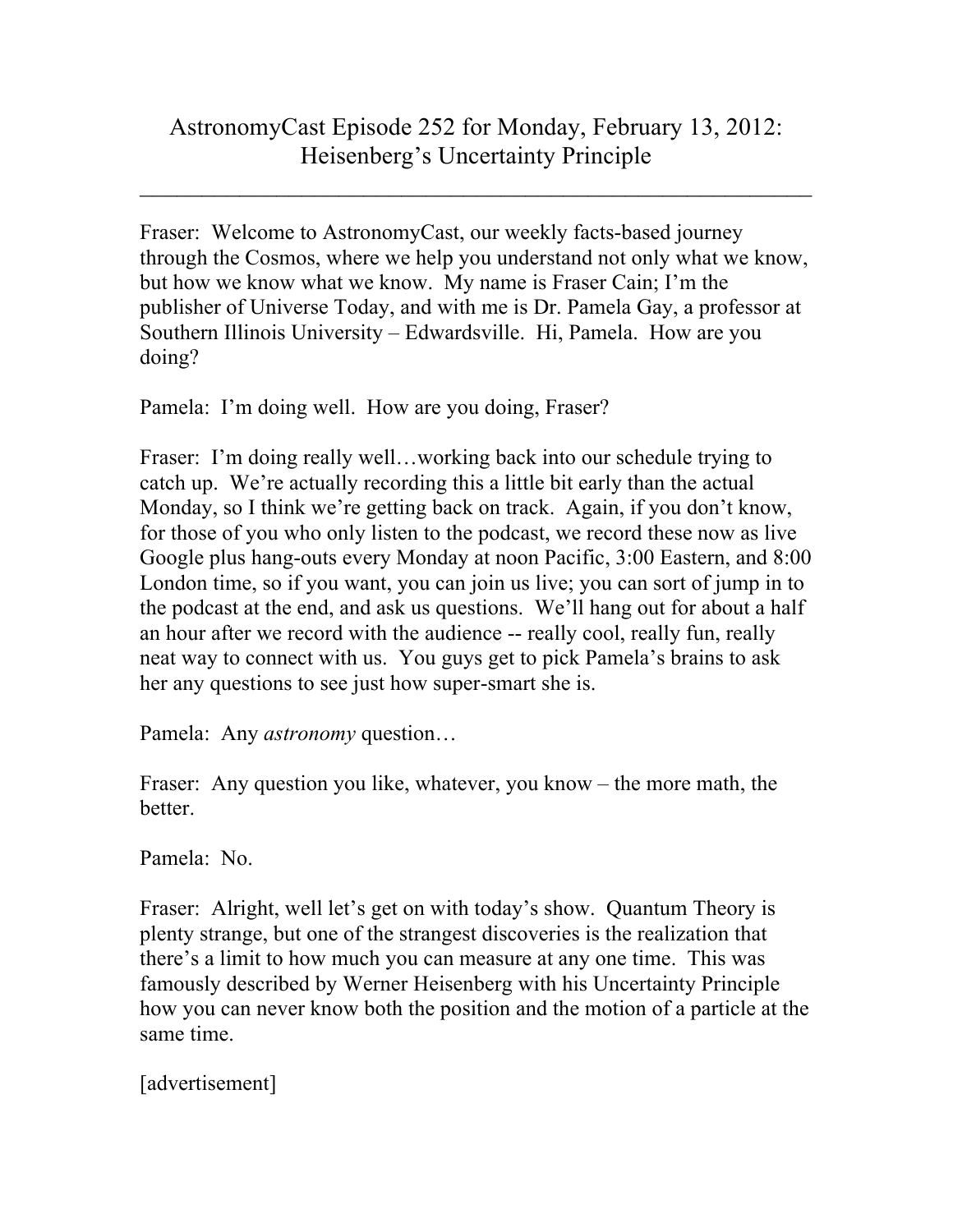Fraser: Alright, Pamela I guess we need to reflect back to our Uncertainty principle, or I guess, our Quantum Mechanics conversations. So what is the sequence of discoveries in Quantum Theory that led up to Heisenberg making this very famous principle?

Pamela: So this is actually based on the realization that things, particles in fact, aren't simply little discrete bundles of matter that fly around like little tiny ping pong balls, but they're actually made up of waves, and so when I'm talking about a photon of light, I'm talking about something that has a wavelength that gets refracted and interacts with the material around it in much the same way that ocean waves will interact with seawalls as they pass through them, and waves will interact with one another in water creating dead places and places with particularly high waves. This realization that particles are also waves at the exact same time meant that suddenly in trying to describe what does it mean for something to have a location, the world kind of fell apart mathematically and we had to rethink everything. It was no longer a particle that has an edge here, and an edge here, and this radius going off from the center in both directions. Suddenly, it became we're going to combine wavelengths of various sizes to build up a particle, and that's a much different thing to try and deal with.

Fraser: So is that kind of like asking what is the position of a wave? I mean, you can imagine a wave crashing on the beach, or imagine a tsunami, right? That causes this huge ocean wave that ripples across the whole ocean, and you know, five hours later, you can ask yourself, "Where is the wave?" Well, how much wave? At which places? I mean there's going to be some wave. What's the height of the wave? What's the power of the wave? You know, it's almost the entire ocean at that point.

Pamela: Right, and you do have this problem of just, definitionally, what do you use? And you can…with particles you can start to say, well, an electron is made up of this vast combination of wavelengths that all interfere to localize the particle in one place. Now, the only problem with that is once you've combined all of these different frequencies to say "the particle is right here," well, now you've started to lose all of the momentum information. It actually turns out that when you have one beautiful, nice wave function, you can very beautifully define what its velocity is. We know how to do that, but when you start combining all of these different wavelengths that all have different velocities, or different frequencies,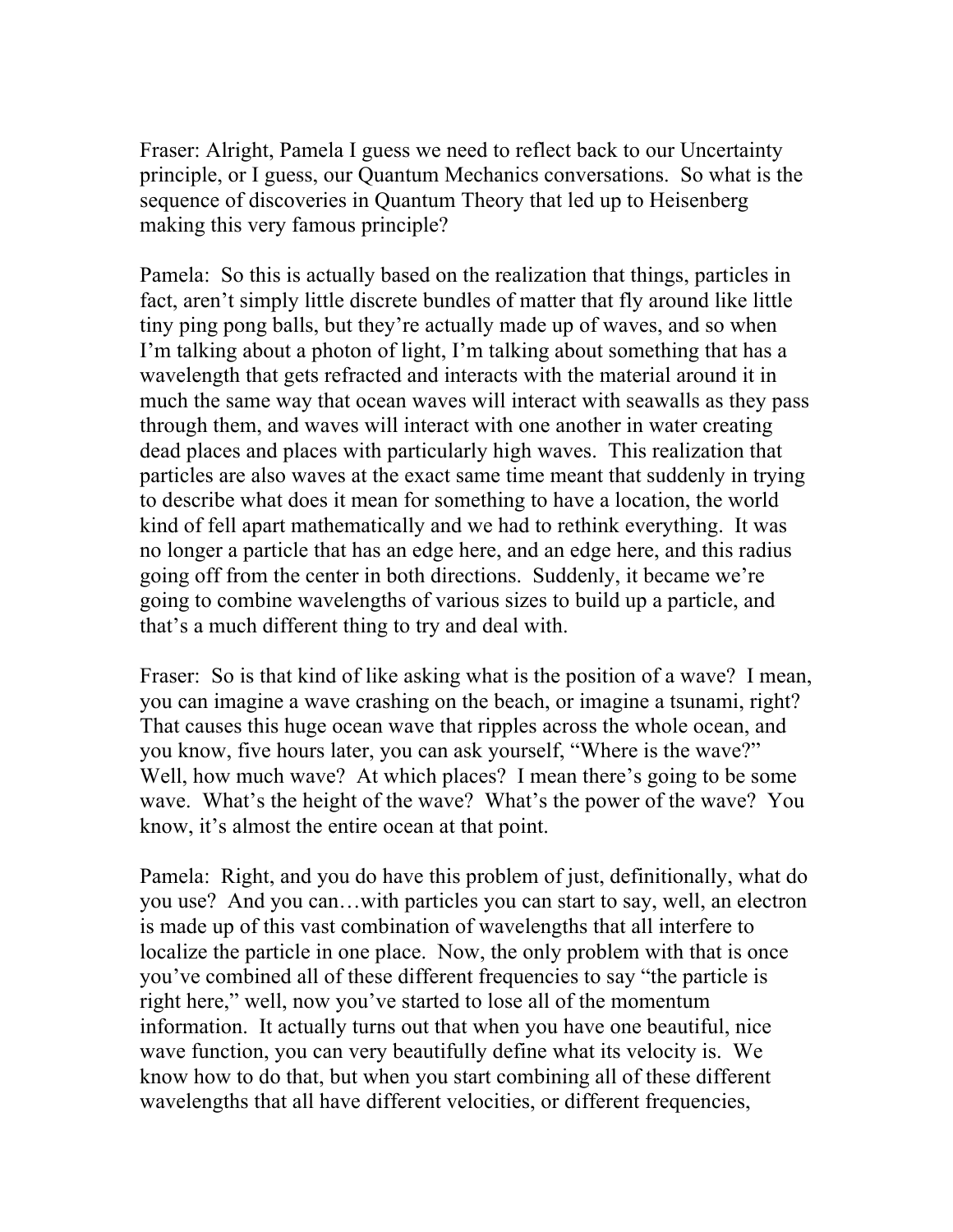depending on how you choose to add them up, or what mediums you're dealing with, when you start adding all this stuff together suddenly you realize, "I no longer know exactly what the momentum of this object is because there's simply limits on, not my equipment, not my technique, but limits on what I'm able to come up with for the momentum based on all of these wavelengths combining together to tell me where the particle is."

Fraser: And I think this is a pretty common misunderstanding of this whole Uncertainty Principle is it's not about the, you know, you getting in and changing the position of the particle as you attempt to measure it, it's not about a sensitivity of the instruments, there's actually a…it's impossible to do both at the same time.

Pamela: Right, and there is a certain amount of you're interfering with this process as you get involved, so there's two different ways that this gets looked at. One of the ways that it gets looked at is as a relationship between the energy of an object, and the time at which you're looking at the energy, and so since …when you measure the energy, well, you're interfering with the system and you're probably changing the energy of the system. You're either able to say very precisely what the energy is, but in the process of making the measurement, you lose the time due to all the general relativistic effects that have to take place -- and time and GR are not friendly together, or you run into problems with you can measure the time that you're making the measurement very, very accurately, but in getting the time just so, you lose track of the energy. It's pick one, and there's a "greater than" sign in this, so the way the Uncertainty Principle is written is the accuracy with which you don't know the energy, the uncertainty, the "indeterminacy" if you're speaking in German, of the energy multiplied by the uncertainty in the time of the measurement, or the "indeterminacy" in the time of the measurement multiplied together is always going to be greater than an amount that's set by Quantum Mechanics. Now, you can have more error than that. It's perfectly reasonable to say, "My equipment doesn't work that well. My knowledge of the system isn't that great."

Fraser: "My big, fumble fingers keep knocking the particles around."

Pamela: Right! Exactly! Yeah -- "My hadron collider…" but once you put all those pieces together, you can't get better than a constant set by Quantum Mechanics. It's easy to understand this when you start looking at position and momentum, so we use momentum because you have issues with "as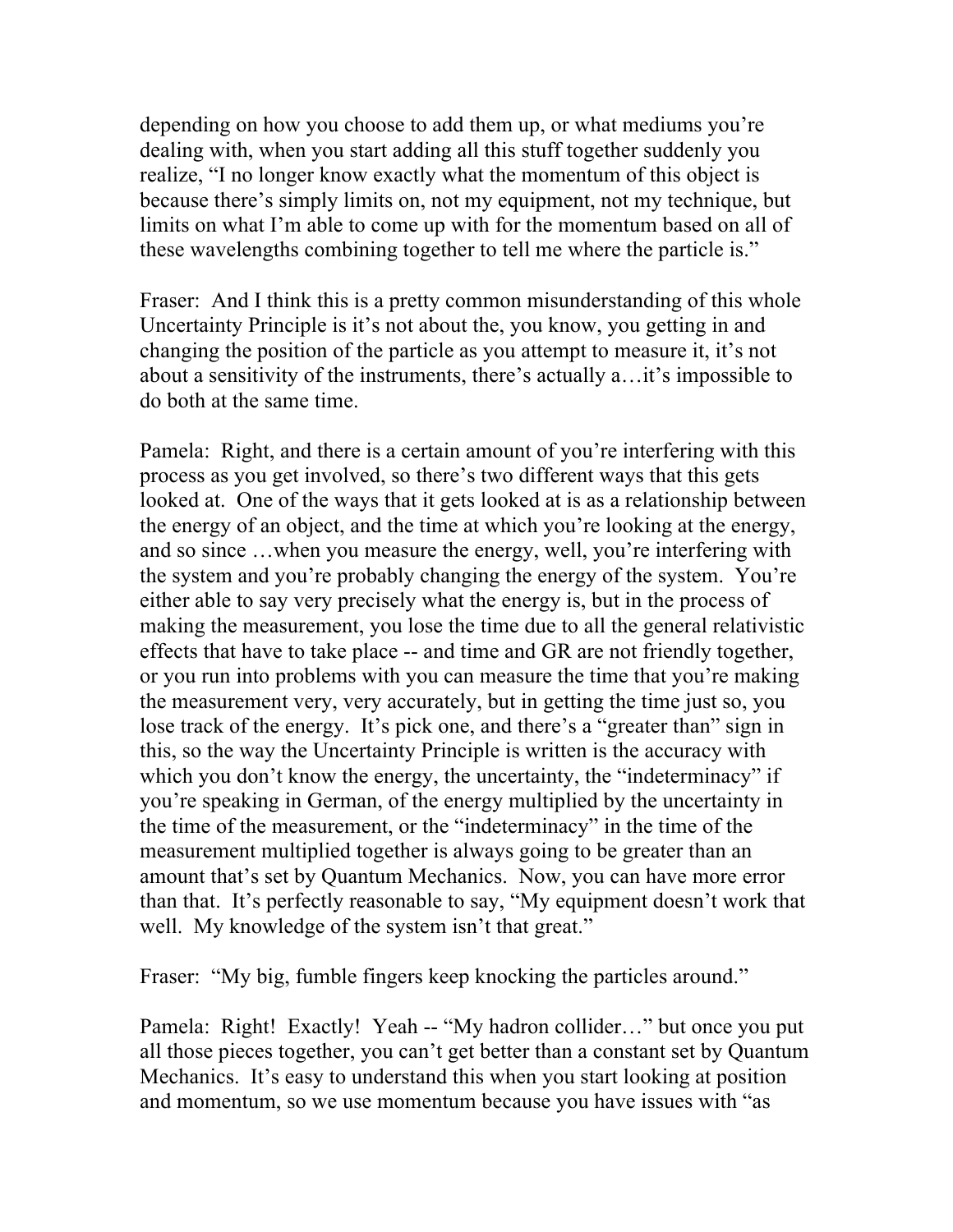your velocity changes, so does your mass," but mass and velocity play together in momentum. That's a variable that takes into account both of those properties, so here you can actually start to imagine how you're affecting the system. If I want to know how fast something is going, the best way that I can do it, in some ways, is to actually measure how the impact of that object transfers its energy to another object. Well, I have now just completely changed where that particle's going to be because I've impacted it on something. Now, at the same time, I can very precisely know where a particle is by bouncing things from all directions off of it and looking to see… it's sort of like how a scanning electron microscope works. You just [missing audio] bouncing particles off of something, you know exactly where it is, but in the process of bouncing all these particles off of it, I have clearly changed its velocity. So in both of these types of measurements, by trying to get at one of the two variables -- either the position or the momentum, I've affected my ability to know the other one. So since you need two different ways of measuring position and momentum, you can't get at both simultaneously with accuracy.

Fraser: And so what impact does this actually have on the actual particle itself? As you say, if you are colliding it into something, I guess you're ceasing its momentum.

Pamela: Yeah…yes, that's one way to look at it.

Fraser: And discovering its location...but I mean are you actually bonking the particle around with your measurements? But I guess you've got this wave-particle duality, you've got this situation where things like photons and stuff can act a bit like particles, and a bit like waves, and in many cases, it's the act of measuring that forces the particle into one state or another. Is there some of that at play here? Is that what the Quantum…sort of, the Quantum part of this is about?

Pamela: And this is where…actually, when people first heard this they got rather annoyed because it just seemed like it shouldn't make any sense, and Einstein, who really didn't like Quantum Mechanics at all, was one of the people that tried to say, "No. This doesn't work. Here's a thought experiment. Go look at this; I think this says it doesn't work." So one of his thought experiments was to actually say, "Let's consider a particle that's passing through that narrow slit, and by passing through the narrow slit, you're taking a wave function and causing it to bend and distribute itself in a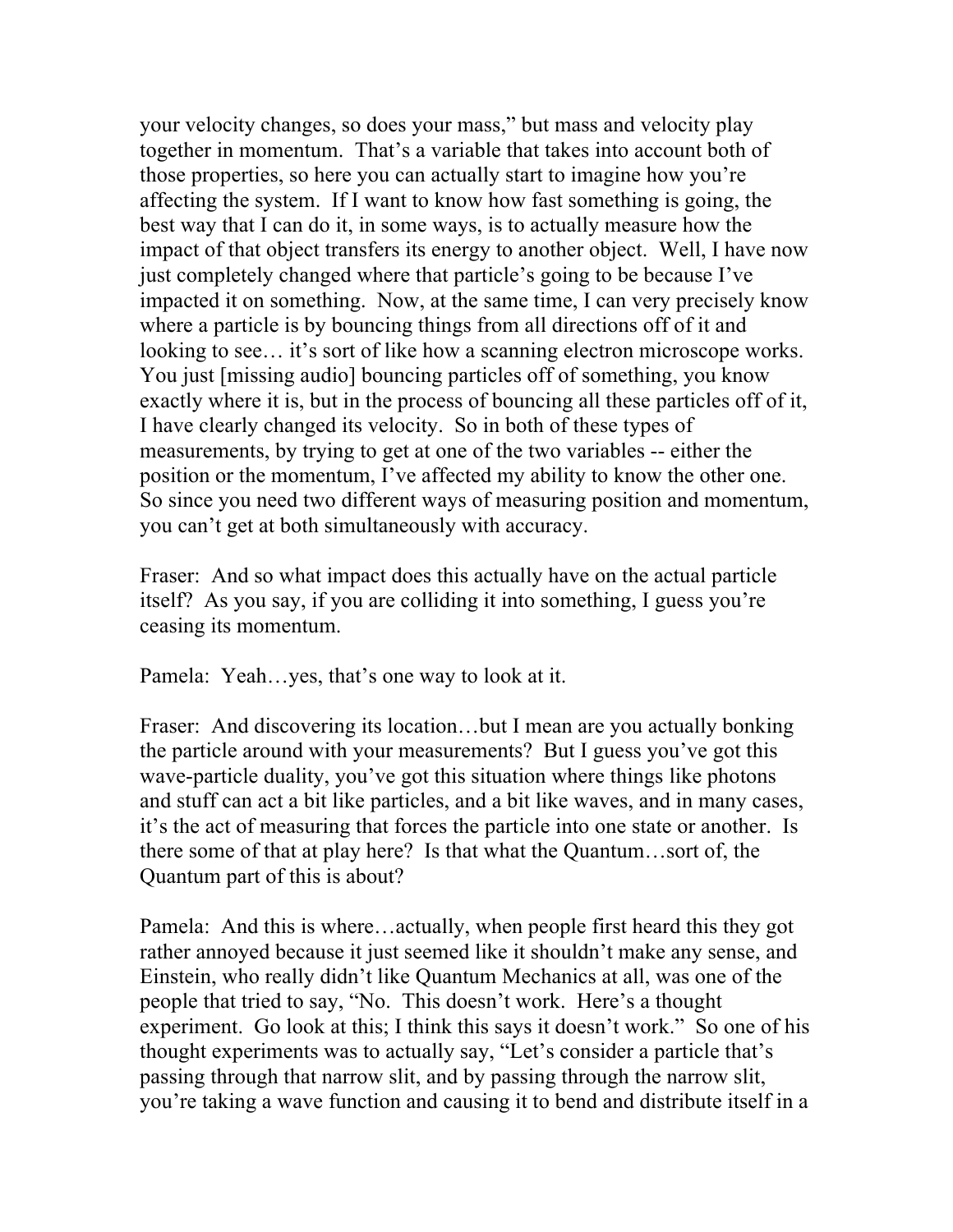different way. We've all seen this with seawalls, or at least with pictures of seawalls, where you have this beautiful linear wave approaching the seawall, and then the part of the wave that passes through the hole in the seawall ends up rippling out as a curve. Well, he said that by considering a wave passing through a slit, you end up with uncertainty in the momentum that can be proportioned to the size of the slit, but you can determine the momentum that's introduced in this very accurately by looking at "Well, how does the wall recoil?" So his idea was you get some of the information by looking at what passes through the slit, we know how to do that, and you get the rest of the information by looking at the wall's response to the parts that hit the wall, and Heisenberg, in thinking about this, pointed out that we don't actually know the wall's position in momentum with sufficient accuracy that we can just throw that out to get the wave perfectly. So once you start putting into consideration the uncertainty in our knowledge of the wall, that's where our uncertainty comes back into the problem, and no you can't use that cheat, but Einstein was not deterred by this and he kept coming up with new thought experiments.

Fraser: What was his famous quote: "God does not play dice."

Pamela: Yeah, and it turns out God may not, but the Universe certainly does.

Fraser: He did not like this...yeah. OK, well, I guess we should step back a bit and really understand how Heisenberg sort of formulated his original principle. And what exactly does his principle state?

Pamela: So his principle states that…when he first wrote this, there was no detailing of constants, but what his principle states is: "The uncertainty…" -- and he actually used the word "indeterminacy" in his paper, except in the final footnote, but when the paper, which was written in German, was translated into English, whoever did the translation took the word from the footnote and used it for the entire paper, so while the original paper mostly talks about the "indeterminacy" of the position and momentum, we've translated this in English into the "uncertainty of the position and momentum." It's semantics. So what he discussed was the accuracy with which we know a particle's position multiplied by the... I guess it's lack of accuracy is a better way to put it. The lack of accuracy with which we know its momentum, when you multiply these two things together, those two indeterminacies, those two uncertainties are always going to be greater than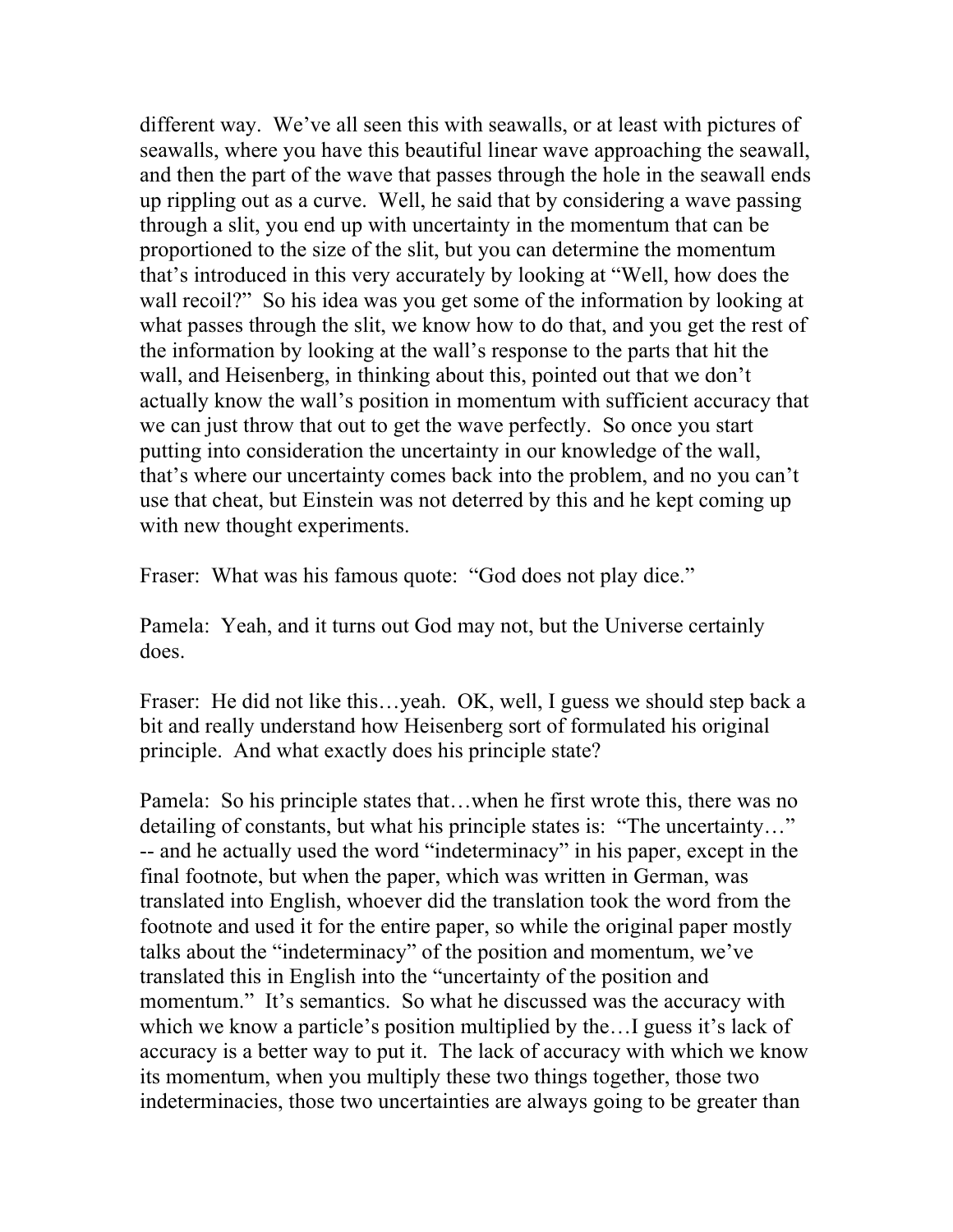some set amount that is defined by the nature of the Universe. He looked at the Planck constant; since then we've started using the Planck constant divided by two pie divided by two because we like to divide things up, but some form of the Planck constant is that limiting factor, and this all boils down to looking at the wavelength nature of things, and part of the inspiration for looking at this was the realization by Prince De Broglie -- and I love the fact that you're getting royalty involved in the defining Quantum Mechanics…

Fraser: Not the musician, but an actual prince.

Pamela: Right, yes. He looked at the wave nature of things and realized it's not just light that has a wave nature, it's actually baseballs, and human beings, and everything that exists has a wave-particle duality, and we've actually experimentally been able to prove this. You can take Buckyball particles, little carbon molecules that…I believe they're as many as 60 atoms involved in one of these crazy little molecules -- you can take one of these carbon Buckyballs, and put it through a slit, and then put a stream of them through a slit, and they form the interference pattern that you would get from sending light through. We can do this with electrons. There's a whole variety of experiments that have been done showing that matter does behave, does self-interact in the same way that waves of light do. So De Broglie, in thinking about the wave nature of things, was able to describe the wavelength of an article as of a particle, rather, as being equal to the Planck constant "h" divided by the momentum of an object.

Fraser: Yeah, you just "mathed out" on us there.

Pamela: Yeah, so for a human being, our De Broglie wavelength is something like 10 to the -37 of a meter, so we're talking at like subatomic scales here for human beings' wavelengths -- so we're not going to interact with one another going through doorways in Quantum Mechanic natures, but the De Broglie wavelength starts to take on more and more importance as you start looking at fast-moving, very small particles, and it was while Heisenberg was thinking about the wavelength nature of particles, while he was thinking about how particles interact with one another, how you measure different interactions that he started to realize that it's this wavelength nature and our inability to say, "This is in the center of a wave" that means that we can never accurately know the position of a wave, but if we do somehow look at the full wave packet, the combination of all those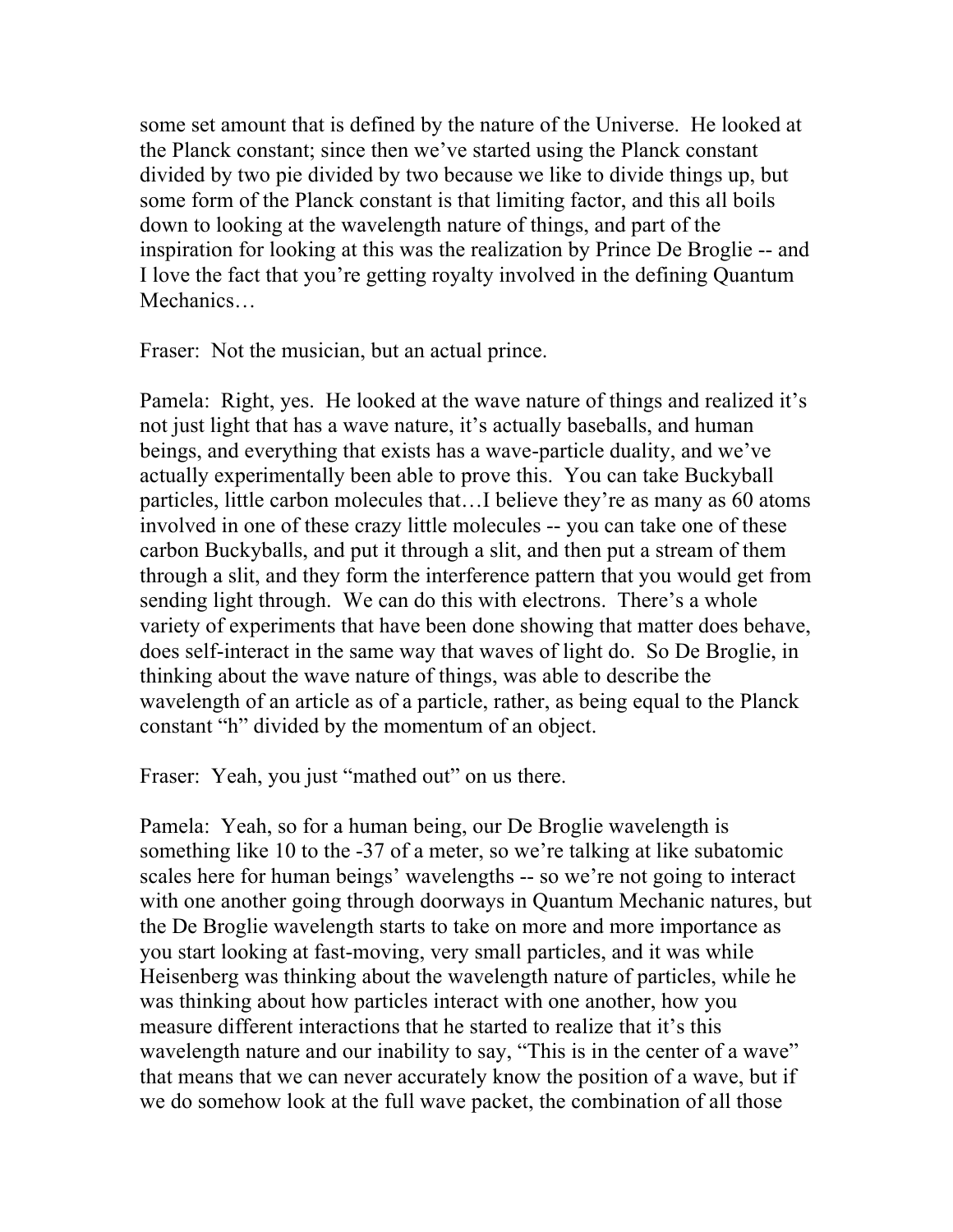different wavelengths to see the particle nature of an electron, of a Buckyball, in doing that we've removed the momentum information that we get from the wavelength. So it was just in looking at how do we measure these two different things, what aspects of the objects do we rely on…then we realized, "Crud! We can't get perfect accuracy."

Fraser: And so what are the implications, then, of the Uncertainty Principle in sort of just modern engineering, modern physics? This is one of those principles that actually does have an implication in electronics and stuff, right?

Pamela: It does, and it runs into annoying things where we actually can't completely localize particles with CCD detectors and such, where when we have...or the timing – pick one. So if you're doing extremely high-speed photon counting, you can either know exactly where the photon hit your detector or exactly when the photon hit your detector. You can't know both.

Fraser: Wow!

Pamela: So I mean, think about how this then affects things like well, those faster-than-light, pesky neutrinos that were, or were not (and I'm on the were-not-detected side of things)…so you can either know the exactly when or the exactly where, but there's always this uncertainty involved, and you have to start taking into account on, well, you can't know exactly where the detector was – exactly. You can't know exactly where the neutrino was – exactly. You don't know the times and energies – exactly. There's always this fuzz to everything.

Fraser: Right, and so you've got a situation where you've got these particles, or I guess you're dealing with the speed of light, and so the distances they're traveling is relatively short. I mean, we're looking at from one part of Switzerland to France, right? So you don't have a big, long distance, and you can know the distance, you can know where these particles are hitting, which I guess this is key for those neutrinos, but it's that timing that tells you whether they're traveling faster than the speed of light that is really hard to get a handle on, so you see it rearing its ugly head with the faster-than-light neutrinos. That's really cool.

Pamela: And, honestly, I think a lot of the problems are in timing, I mean, one of the issues that comes out of General Relativity is "How do you link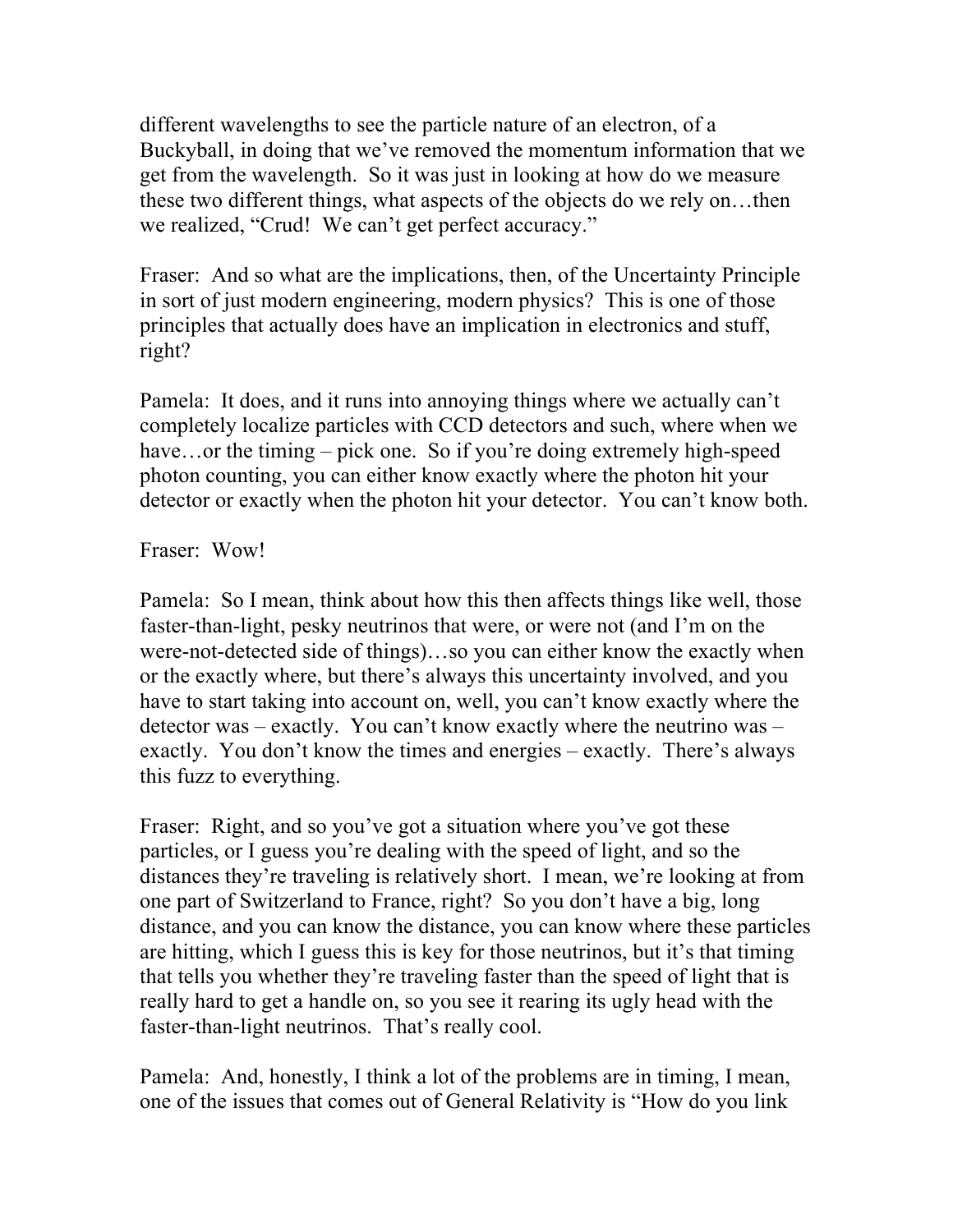clocks?" And this was actually one of the thought experiments that Einstein came up with -- sort of kind of. One of the things that he said referring to the Uncertainty Principle in his other "no, this can't work" argument was consider you have a box with a clock, and you very precisely time the opening and closing of a door on the box, and you let a certain amount of energy out of the box, and you have the ability to measure the amount of energy that came out, and then you can weigh the box, so you know the amount of energy inside, and it's through this combination of measuring the amount of energy that leaves, and measuring the weight of the box after, and knowing the moment that the energy moved, well, that's a delta E from knowing how much energy came out, that's a delta T from the clock, you should be able to get all of this perfectly accurately just by weighing the box. And it was pointed out that the clock and the box are gravitationally tied together, and that this is a gravitational field that will thus affect the ticking of the clock, and so it's all tangled together, and so now the uncertainty in the time is also coming from Relativity playing a role, and it's all part of a whole, and at the end of the day it means that even if we do know where every particle in the Universe is, we don't know where they're going, and we can't predict the future.

Fraser: I think that's a fantastic example because Einstein coming up with a thought experiment, and then someone says, "Oh, but don't forget this little theory called General Relativity." Right? That's going to impact the experiment as well, and I'm sure, again, I'll bet he was really pleased with that example, and had to go back to the drawing board, but he clearly was puzzled and bothered by the implications of this theory, because as you said, he went on record a bunch of times, and spent a lot of his final years attempting to come up with a Theory of Everything, and trying to, I know, think through the implications of Quantum Mechanics, gravity, and all that together. For every thought experiment that he delivered, the Uncertainty Principle had a perfectly fine way to explain how that still was under the constraints of the Uncertainty Principle. It's quite interesting that essentially the most brilliant scientist of modern times kept bashing his head against this principle, and it kept defeating him.

Pamela: And it really does say that the Scientific Method does work, that it's not always a cult of personality. That does happen occasionally, you do occasionally just need to wait for somebody to die to get a theory accepted, but to have someone of the notoriety of Einstein going, "No, really, let's think this through," and everyone going, "No Einstein, this is right," it's just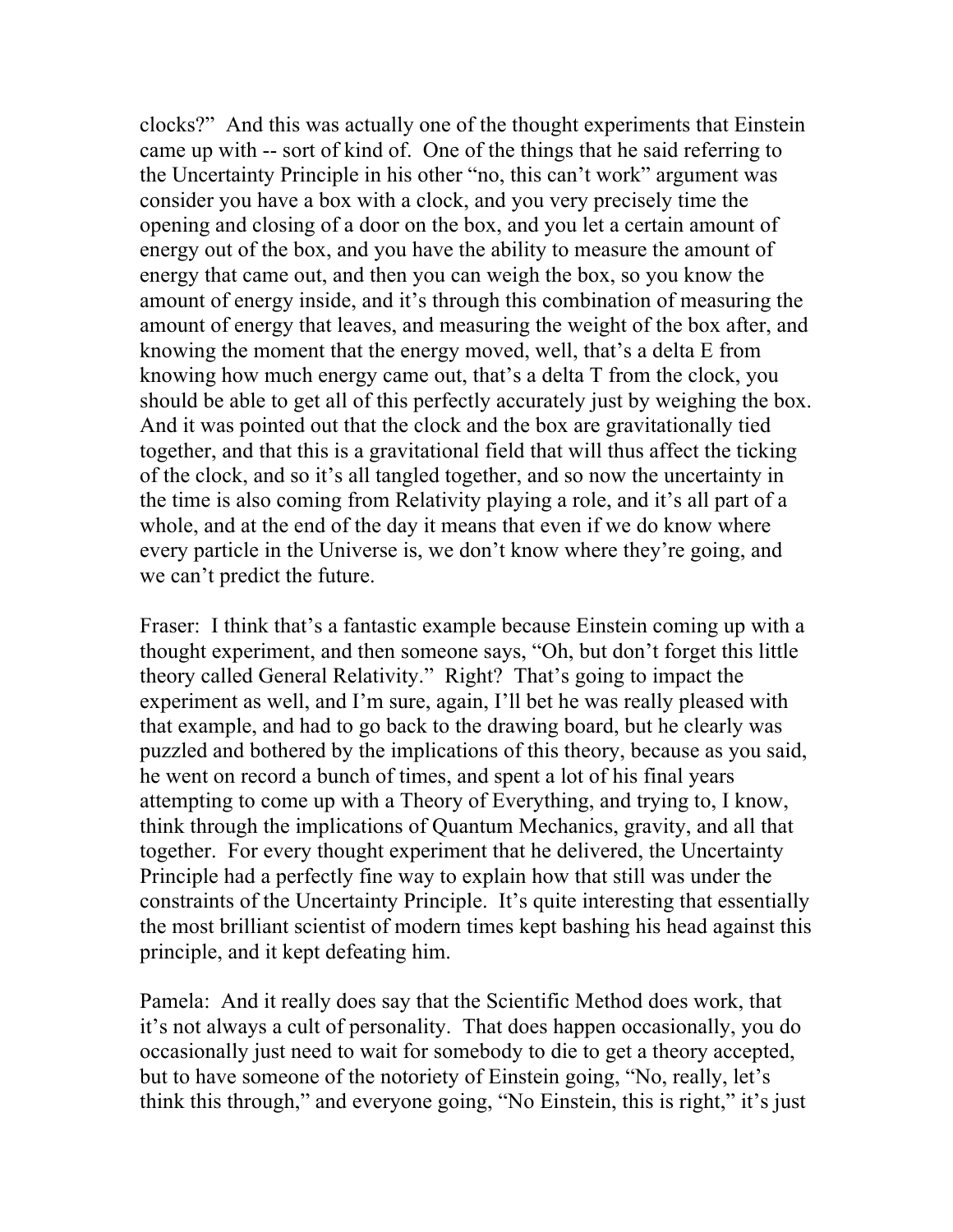a brilliant way that the entire community together can be smarter than any one individual when it comes to figuring out what's true and what's not.

Fraser: That is really great. So then, you know, does the Uncertainly Principle have any impact on, for example, the search for the Higgs Boson, some of these big particle colliders? Because I'm sure they're attempting to measure particles very carefully.

Pamela: So here, luckily, we're mostly interested in the energies of the particles, so we're looking for the tracks, the light being emitted, the basically, what is the energy of each of these little things that gets created, and so while decay times are kind of awesome to know, it's knowing what is the energy of the objects that are decaying that is of the most import to us. So while it's annoying we can't know everything, just being able to get at "the energy is 125 giga-electron volts per c squared" – that is the information that's mostly important to us here.

Fraser: Right, but you can imagine, you've got these cascades of particles that have half-lives of certain periods, and so knowing that this particle collapsed into those particles, and released this energy at these time periods, that is starting to fall under that whole Uncertainty Principle.

Pamela: It's not…luckily, it's not the dominant problem. The dominant problem is just getting all the energy in one place at one time, and letting all of those decays happen.

Fraser: All right, well I think we're all done this week, so thanks a lot, Pamela. I really appreciate it.

Pamela: My pleasure, and I will hopefully see you soon, and don't forget if you're interested in figuring out a Christmas vacation next year, we're going to be on "the world is not ending cruise," and I'm just going to keep plugging that periodically so that we can all, all of you out there listening, hopefully meet in person and explore Mayan ruins together.

Fraser: We'll plug it until it fills up, and then we won't plug it anymore.

Pamela: That's true.

Fraser: Yeah, and that's going to be over the December 21 holiday – end of